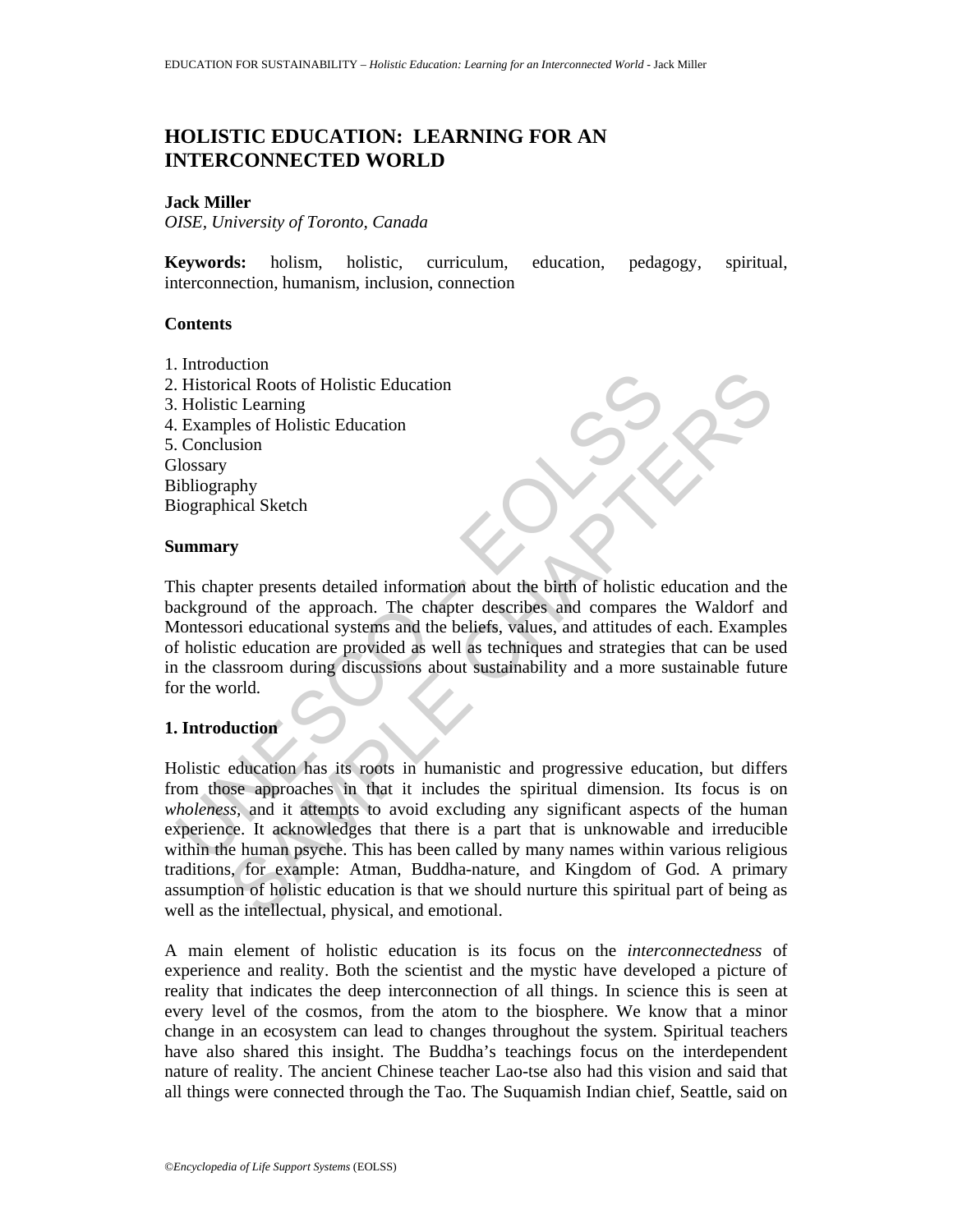his deathbed, "All things are connected like the blood which unites one family." Holistic education attempts to be congruent with this reality.

In short, holistic education attempts to develop a pedagogy that is interconnected and dynamic and thus is in harmony with the cosmos. In contrast, much of traditional education tends to be static and fragmented, ultimately promoting alienation and suffering. Holistic education can be termed a *curriculum of connections*, and these connections will be described later in the chapter.

Holistic education focuses on the relationship between the whole and the part and suggests that teaching and learning approaches need to be rooted in a larger vision. If techniques are isolated and unrelated they can become dysfunctional. The holistic vision includes a sense of the whole person who is connected to his or her surrounding context and environment.

ncludes a sense of the whole person who is connected to his or her sund environment.<br>
mother important aspect of holistic education is *inclusion*. It is inclus<br>
rst, it rejects the labeling and segregating of students: an a sense of the whole person who is connected to his or her surrounding contex<br>comment.<br>important aspect of holistic education is *inclusion*. It is inclusive in two way-<br>igences the labeling and segregating of studens; and Another important aspect of holistic education is *inclusion*. It is inclusive in two ways: first, it rejects the labeling and segregating of students; and, secondly, it encourages the use of a wide range of teaching and learning strategies in order to reach diverse populations. One inclusive approach to learning is the use of various strategies. For example, *transmission learning* involves a one-way movement of information from teacher or text to the student with little or no opportunity for reflection or inquiry. The methods usually consist of lecture and drill. *Transaction learning*, on the other hand, is based on the assumption that students construct their own meaning and understandings. This is facilitated through inquiry learning and problem solving. Knowledge is viewed as more fluid and less fixed. A third strategy acknowledges the inner life of the student and views education as a process wherein the student can transform him or herself. This is called *transformative learning*.

Holistic education includes all of the above approaches. Teachers and schools must develop an appropriate relationship among the three forms. While there are situations where lectures and drill are appropriate, these should be balanced with other types of learning. There is no one model of holistic education; rather, each form should be organically connected to its context.

Holistic education challenges the present approach to education and its obsessive focus on standards and testing. Holistic educators see this approach as reflecting a materialist and consumerist culture that has reduced schooling to the training of individuals to compete and consume in the global marketplace. In fact, the present thrust can be seen as abandoning any attempt to educate the whole human being. It reduces schooling to training for the workplace that can be easily assessed through standardized tests.

## **2. Historical Roots of Holistic Education**

The holistic ideal can be traced back to indigenous cultures. In general, the aboriginal or indigenous person sees the earth and the universe as infused with meaning and purpose and not as cold and impersonal as in the case in the modern worldview. Holistic educators try to recover this sense of meaning and purpose in education as well as a natural sense of awe and wonder.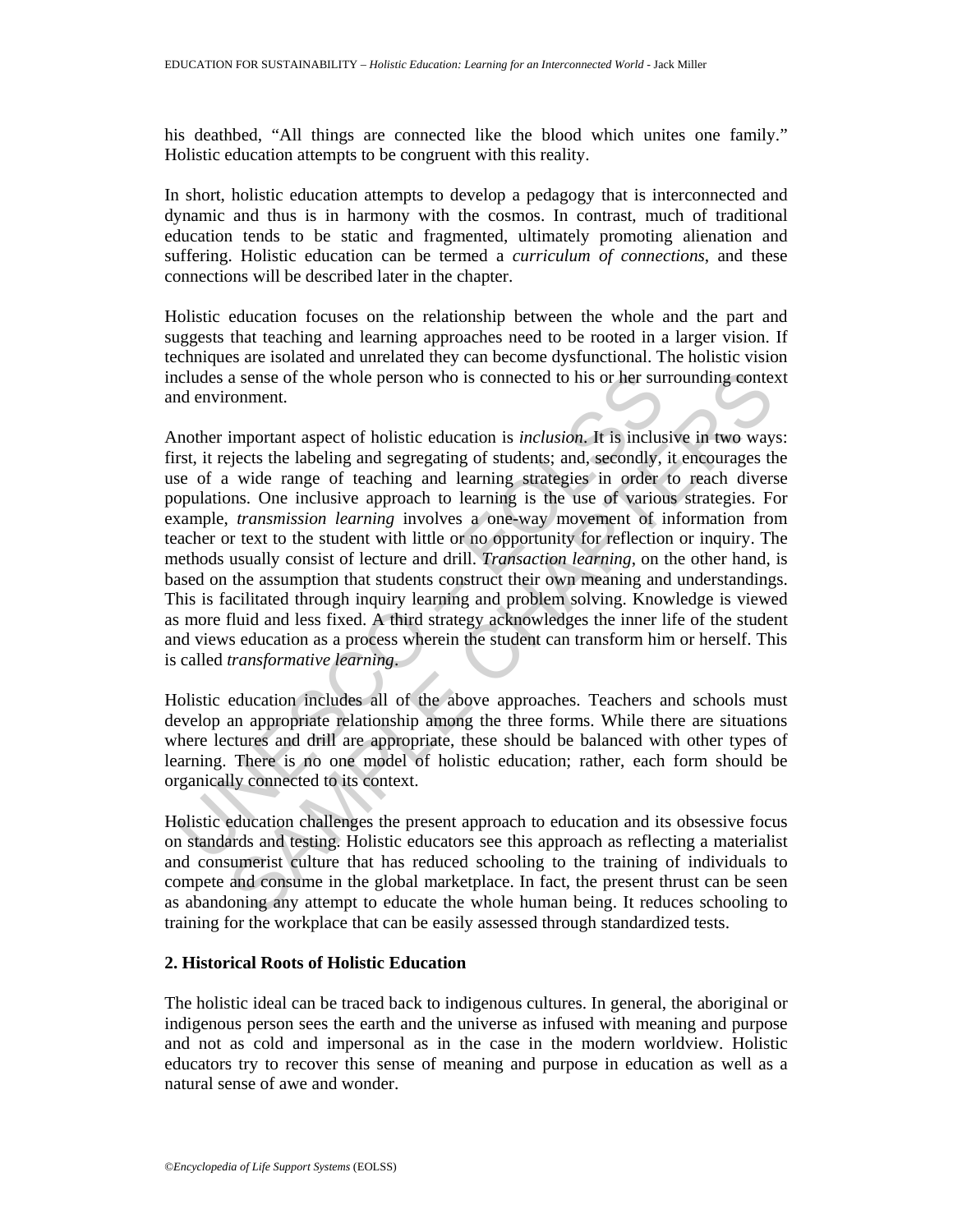The Greeks argued for a holistic approach in learning. Socrates can be seen as a holistic educator because he encouraged each person to examine his or her own life: "know thyself." The concept of holism comes from the Greek concept of *holon* that sees the universe as made up of integrated wholes that cannot be reduced in parts.

Rousseau, although more humanistic than holistic in his approach to education, did provide some underpinnings for holistic education. Rousseau viewed the child as essentially good and believed that the soul of the child should be allowed to unfold according to its own natural pattern. This view of the child as good is a basic assumption of holistic education, which rejects the fundamentalist view that children are born in original sin.

Pestalozzi, a Swiss educator influenced by Rousseau, put his ideas into practice. He believed that the classroom should be a place for meaningful activity, and he encouraged teachers to use their intuition. It was his belief that education is connected to a divine plan. He said, "God's nature, which is in you, is held sacred in this House. We do not hem it in: we try to develop it."

estalozzi, a Swiss educator influenced by Rousseau, put his ideas<br>elieved that the classroom should be a place for meaningful<br>accouraged teachers to use their intuition. It was his belief that educatio<br>divine plan. He said zi, a Swiss educator influenced by Rousseau, put his ideas into practice. He that the classroom should be a place for meaningful activity, and the class of the place of meaningful activity, and the sligted teachers to use In the past century two of the most important holistic educators have been Rudolf Steiner and Maria Montessori. Steiner was the founder of the Waldorf school movement, which began shortly after World War I and has grown since its inception. There are around 800 Waldorf schools in approximately 46 different countries. Steiner distinctly referred to the "soul-life" of children and how it could be nurtured in a school setting. Waldorf education will be discussed in more detail later in this paper as one example of holistic educational practice.

Maria Montessori, the founder of the Montessori school movement, also believed in the importance of nurturing the spiritual development of children. She believed that mental, physical, and spiritual qualities of the human being are supported by a divine life source. With regard to the spiritual aspect, it was her belief that within each person there is a "spiritual embryo" that is developing according to a divine plan. Today, there are approximately 3,000 Montessori schools in the United States alone. Montessori education will be more fully discussed later in this chapter.

Holistic education became a visible educational movement during the 1980s. One defining event for the movement came in 1988 when *The Holistic Education Review* (now entitled *Encounter*) was first published. The *Review* and its successor have covered major developments in the field. In 1988, *The Holistic Curriculum*, by John P. Miller, was also published.

Another important event was a meeting in Chicago in 1990, which developed a statement that outlines some basic principles of Holistic Education. The statement contains a passage that is very relevant to this subject:

Holism emphasizes the challenge of creating a sustainable, just and peaceful society in harmony with Earth and its life. It involves an ecological sensitivity -- a deep respect for both indigenous and modern cultures as well as the diversity of life forms on the planet. Holism seeks to expand the way we look at ourselves and our relationship to the world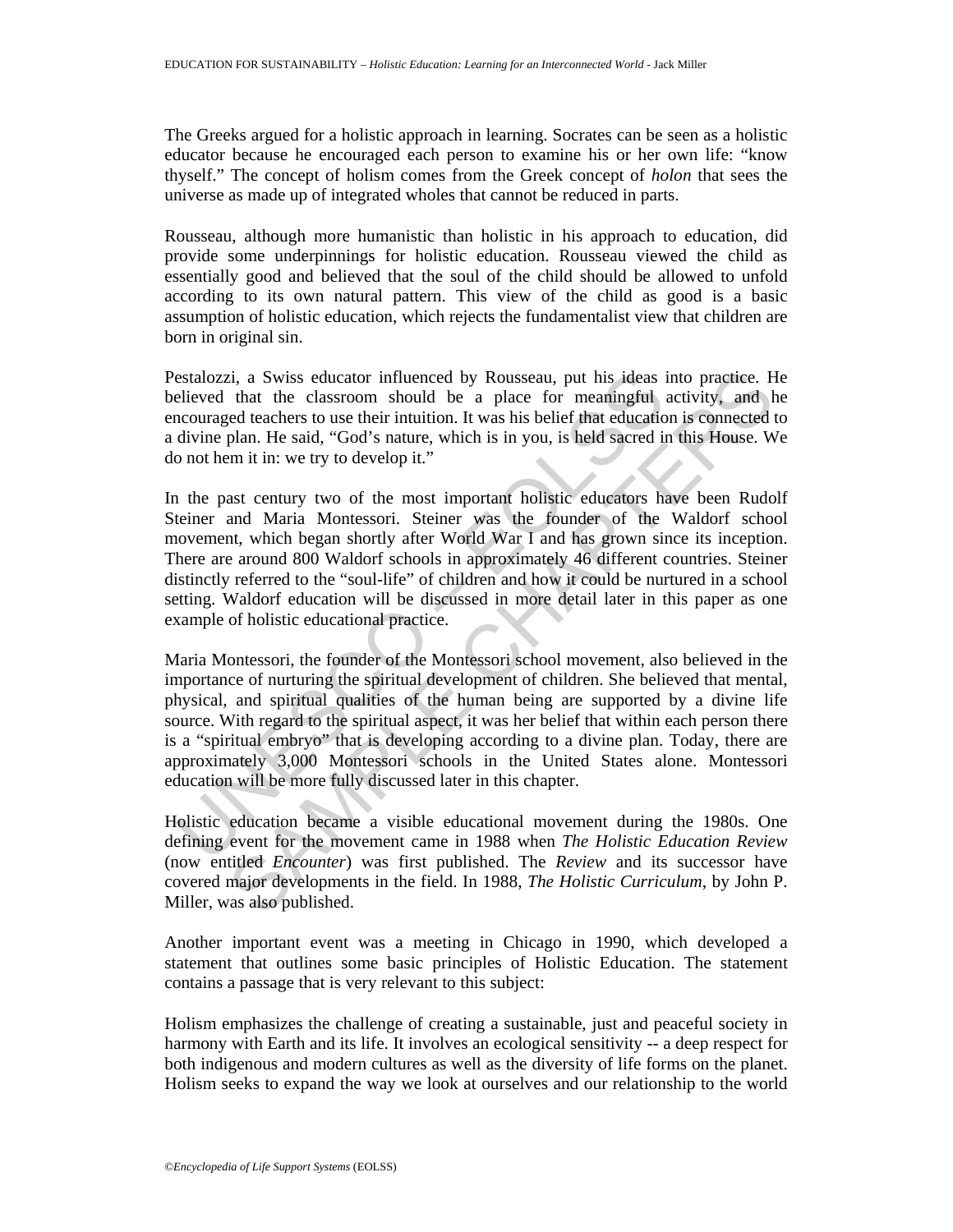by celebrating our innate human potentials – the intuitive, emotional, physical, imaginative, and creative, as well as the rational, logical, and verbal. (Published in *Holistic Education Review*, 1990, 3(4) 65.

The statement, which was entitled, *Education 2000: A Holistic Perspective,* went on to define the central principles of Holistic Education:

- We assert that the primary indeed fundamental purpose of education is to nourish the inherent possibilities of human development.
- We call for each learner young and old to be recognized as unique and valuable. . .Each individual is inherently creative, has unique physical, emotional, intellectual and spiritual needs and abilities, and possesses an unlimited capacity to learn.
- We affirm what the most perceptive educators have argued for centuries: education is a matter of experience. Learning is an active multi-sensory engagement between an individual and the world. . .
- We call for wholeness in the educational institutions and policies required to attain this aim. Wholeness implies that each academic discipline provides merely a different perspective on the rich, complex, integrated phenomenon of life.
- We hold... that educators ought to be facilitators of learning, which is an organic, natural process, and not a product that can be turned out on demand.
- We call for meaningful opportunities for real choice at every stage of the learning process.
- We call for a truly democratic model of education to empower all citizens to participate in meaningful ways in the life of the community and the planet.
- We believe that each of  $us$  whether we realize it or not is a global citizen... We believe that it is time for education to nurture an appreciation for the magnificent diversity of human experience. . .
- We believe that education must spring organically from a profound reverence for life in all its forms. We must rekindle a relationship between the human and the natural world that is nurturing, not exploitive.
- We affirm what the most perceptive educators have argued for cen<br>
is a matter of experience. Learning is an active multi-sensory enga<br>
an individual and the world...<br>
We call for wholeness implies that each academic dis affirm what the most perceptive educators have argued for centuries: education<br>matter of experience. Learning is an active multi-sensory engagement between<br>matter of experience. Learning is an active multi-sensory engageme • The most important and most valuable part of the person is his or her inner, subjective life – the self or the soul. . . We believe that education must nourish the healthy growth of the inner person. (Global Alliance for Transforming Education, 1991)

Since the Chicago meeting, there have been many conferences around the world exploring various aspects of Holistic Education. These conferences have taken place in Australia, Canada, England, Japan, Korea, Mexico, and the United States. Each of these countries has initiatives in holistic education; for example, there is the Japanese Society for Holistic Education. Holistic education, however, remains outside the mainstream, which is still dominated by the modernist approach with the emphasis on accountability and testing. Many holistic educators realize that change will be difficult because it involves deep cultural change.

# **3. Holistic Learning**

As noted before, Holistic education attempts to move away from the traditional, fragmented approaches to learning and focus on integration and connection. As much as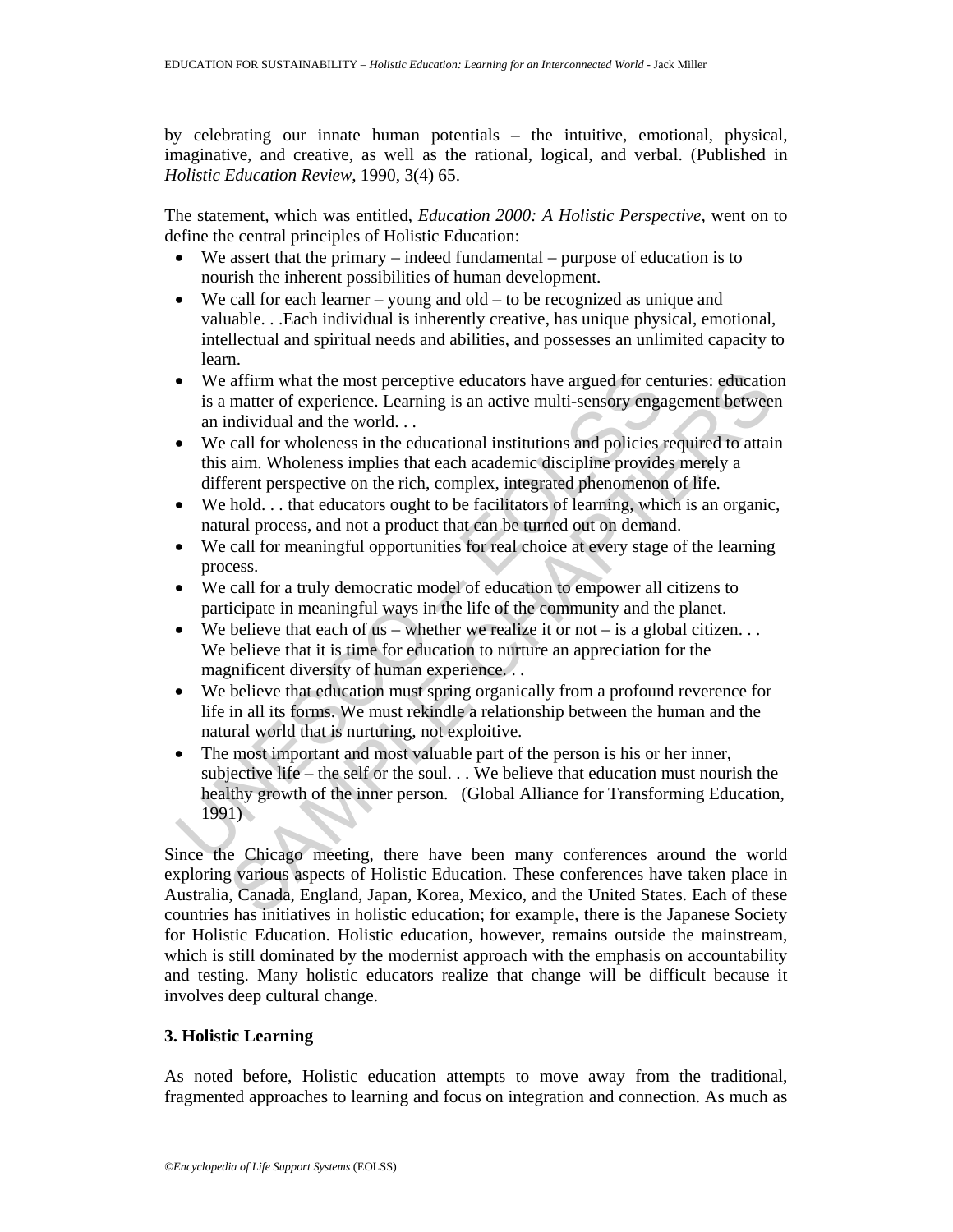possible it seeks learning situations where the knowledge becomes part of the child's experience. Walt Whitman described this concept in his poem, "The Child Went Forth:"

There was a child went forth every day,

And the first object he look'd upon, that object he became,

And that object became part of him for the day, or a certain part of the day,

Or for many years or stretching cycles of years.

The early lilacs became part of the child,

And grass and white and red morning-glories, and white and red clover, and the song Of the phoebe bird.

And the third-Month lambs and the sow's pink-faint litter, and the mare's foal and The cow's calf.

And the noisy brood of the barnyard or by the mire of the pond side,

And the fish suspending themselves so curiously below there, and the beautiful Curious liquid,

And the water-plants with their graceful flat heads, all became part of him.

nd the noisy brood of the barnyard or by the mire of the pond side,<br>
and the fish suspending themselves so curiously below there, and the b<br>
urious liquid,<br>
urious liquid,<br>
urious liquid,<br>
the holistic teacher seeks the in noisy brood of the barnyard or by the mire of the pond side,<br>fish suspending themselves so curiously below there, and the beautiful<br>figuid,<br>tiquid,<br>water-plants with their graceful flat heads, all became part of him,<br>stic The holistic teacher seeks the integration so that what the child encounters becomes part of him or her. Too often in school, knowledge is acquired for a test and quickly forgotten. Holistic learning is not satisfied with this approach. Six types of connections are described below that attempt to facilitate holistic learning:

- Linear thinking and intuition
- Relationship between mind and body
- Relationship among subjects
- Relationship between self and community
- Earth connections
- Self connections

- - -

# TO ACCESS ALL THE **19 PAGES** OF THIS CHAPTER, Visit: http://www.eolss.net/Eolss-sampleAllChapter.aspx

## **Bibliography**

Ashton-Warner, Sylvia (1964) *Teacher.* New York: Bantam. [Introduces the reader to a fundamentally different approach (though not new) to the teaching of reading. Emphasis is placed on allowing the young child to grow and learn in their own organic and natural way by allowing them to work at their own pace with materials that relate to them in personal and meaningful ways. The author includes a great deal of sample dialogue with young children to make her points. There is no coercion or punishment in her approach. Its ultimate goal is to enhance the creativity of children while at the same time inhibiting their frustration and anger.]

Beane, James (1997) *Curriculum Integration: Designing the Core of Democratic Education.* New York: Teachers College Press. [Attempts to redirect what is understood to be curriculum integration. The author moves the reader away from the idea of rearranging lesson plans to a curriculum design that is concerned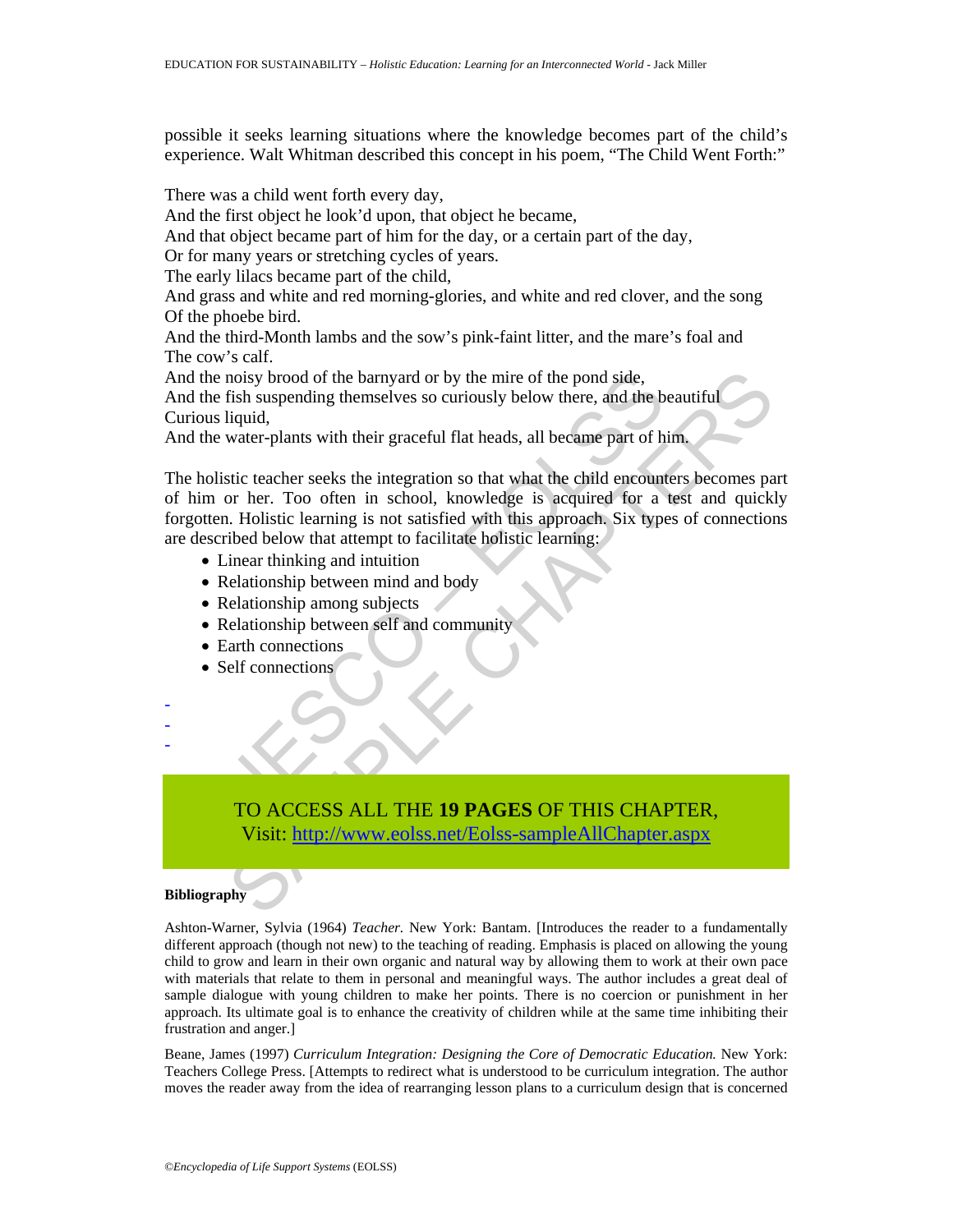with enhancing student possibilities and opportunities for both personal and social integration. He achieves this by designing an academic curriculum centered around significant problems and issues that are identified by students and educators and are not limited by subject area boundaries. The academic learning environment draws organizational themes from the life experiences of both students and instructors. He advocates the application of knowledge to questions and concerns of personal significance to the learners to create a greater level of interest and participation in the learning process. Curriculum integration is seen as providing a broader access to knowledge and more opportunities for leaning and academic success.]

Dimonstein, G. (1971) *Children Dance in the Classroom.* N.Y.: MacMillan. [This book asserts that dance belongs in the classroom as an art form that facilitates a child's self-awareness and creative development. Through dance, a child may express his or her ideas, feelings, and sensory impressions. Movement is a fundamental element found in children's learning. Dance fosters the development of kinesthetic awareness, which is not only a bodily reaction to muscle memory, but also is a conscious perception of a body's ability to feel movement. Dance and creative movement provides a forum to integrate feelings and perceptions in a free and safe manner. Although copious examples are illustrated and meticulously defined, improvisation of technique is the ultimate goal for self-actualization in dance education.]

tegrate feelings and perceptions in a free and safe manner. Although copious exa<br>
dimeticulously defined, improvisation of technique is the ultimate goal for self-at<br>
lucation.]<br>
ATE (Global Alliance for Transforming Educa GATE (Global Alliance for Transforming Education) (1991) *Education 2000: A Holistic Perspective.* Atlanta, GA: GATE. [A vision statement calling for educational practices that better address future problems and that work to change current cultural practices which are destroying the earth's ecosystem. Guiding teaching principles include: the creation of healthy humans, not just productive workers; the honoring of individuality; using experience as a nurturer; holistic educational approaches; teachers as facilitators of learning; freedom of choice in the classroom; encouragement of participatory democracy; ethnic and cultural diversity; teaching of earth literacy; and the development of a spiritual dimension.]

Krishnamurti, J. (1953) *Education and the Significance of Life.* Harper and Row. [This short treatise presents the author's ideas about every facet of education. Intelligent, integrated human beings who are free from all constraints that limit thinking should be the goal of education. Self-knowledge is essential to achieve this end. The author is very critical of modern education and schooling which he believes produces thoughtless individuals whose freedom to think is limited by their societies and their cultures. The specialized, divisive knowledge perpetuated by modern schooling undermines the wisdom and understanding that are essential to achieve world peace.]

Montessori, M. (1965) *Spontaneous Activity in Education.* New York: Schoken. [Examines the education of children between the ages of seven and eleven under the widely used Advanced Montessori Method. The book begins with a survey of the child's life, modern education, and the preparation of teachers. The author then discusses how the child's physical and psychical growth is affected by environment, attention, will, intelligence and imagination. At the time of its initial publication, this book became one of three principal texts that contained the insights and methods of Montessori.]

eelings and perceptions in a free and safe manner. Although copious examples are illustrated using the divideosity defined, improvisation of technique is the ultimate goal for self-actualization in dand<br>lobal Alliance for \_\_\_\_\_\_\_\_\_\_\_. (1972) *The Secret of Childhood.* New York: Ballantine. [This hallmark piece succinctly explores the author's foundational philosophy of the inner world of children. The book demonstrates profound sensitivity to the elements that support the creation of a healthy psyche during the early years of childhood. A strong spiritual component is emphasized—from the point of view of both the adult and the child. The author warns against the undermining of personality by the subtle imposition of will from the adult to the child. Respect must be infused into every word and deed to allow for the celebration of liberty, inquiry, discovery and creativity that is the birthright of every child. Ultimately, following these guidelines, the child will majestically unfurl into his or her own persona, not because an adult teaches the child, but as the manifestation of the child's creation of his or her own identity.]

Neville, Bernie (1989) *Educating Psyche: Education, Imagination, and Unconsciousness In Learning.* Australia: Collins Dove. [This book discusses a wide range of learning strategies that nurture the student's imagination. Some of the strategies discussed include visualization, psychodrama, meditation, storytelling and the use of myths and legends. Hedley Bare in her introduction to the book suggests that the book will help make schools "more humane places and more compatible with the demands of the 21<sup>st</sup> century".]

Steiner, R. (1976) *Practical Advice for Teachers.* London: Rudolf Steiner Press. [This book is a compilation of 14 lectures that Steiner gave in 1919 on teaching methods that will engage the whole human being. According to Steiner, modern educational practice had lost its focus by concentrating on